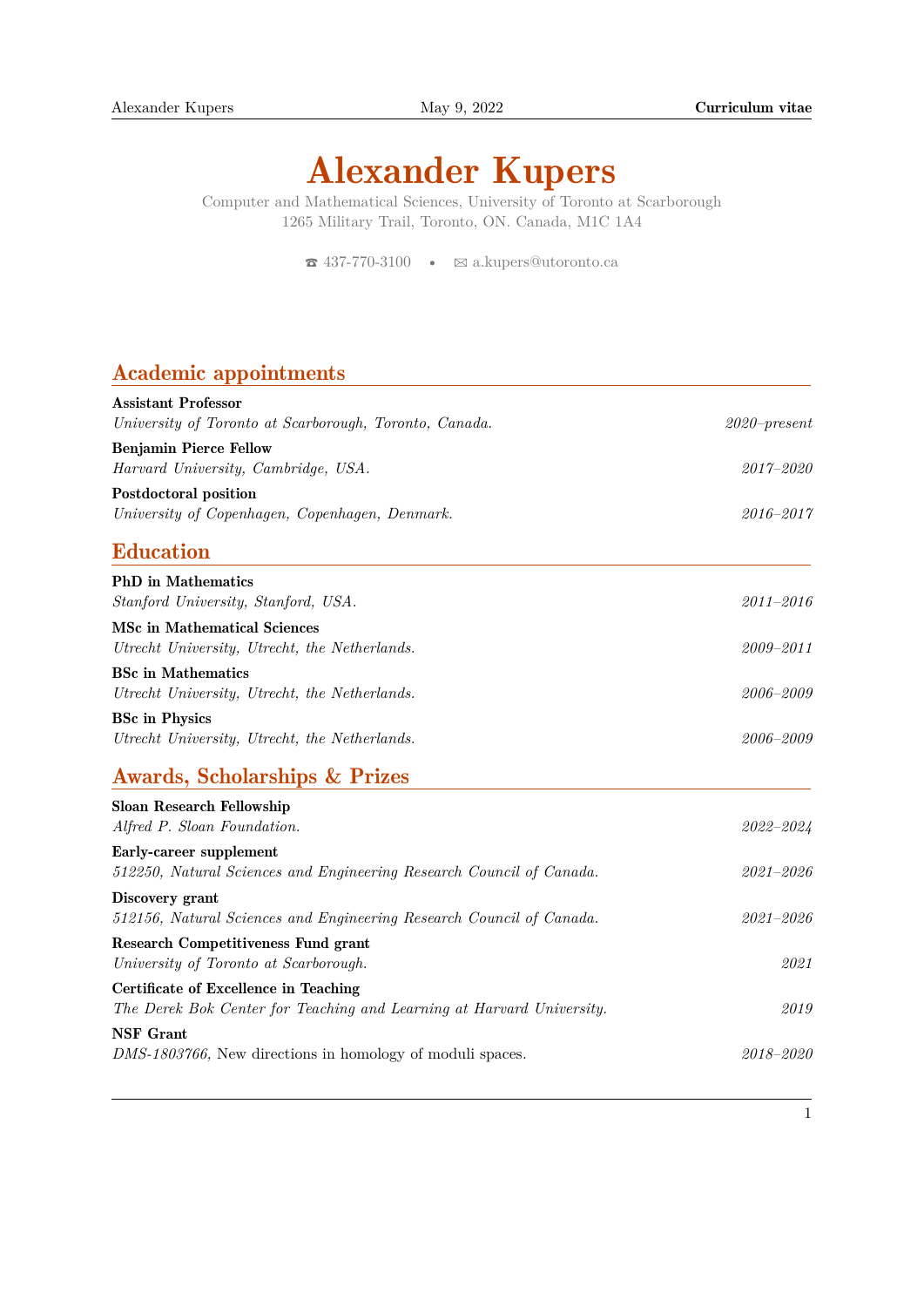| AIM SQuaRE.                                                                  |           |
|------------------------------------------------------------------------------|-----------|
| Research week at American Institute of Mathematics                           | 2019      |
| with Jeremy Miller, Rohit Nagpal, Peter Patzt and Jennifer Wilson.           |           |
| William R. Hewlett Fellowship                                                |           |
| Stanford fellowship for Graduate Students.                                   | 2012–2016 |
| Halsey L. Royden, Jr. Endowed Graduate Fellowship                            |           |
| Research fellowship for summer 2012.                                         | 2012      |
| <b>PWN</b> Afstudeerprijs                                                    |           |
| Prize for best mathematical Master's thesis in the Netherlands in 2010-2011. | 2011      |
| KNAW Jong Talent Aanmoedigingsprijs Theoretische Natuurkunde                 |           |
| Dutch prize for young talent in Theoretical Physics.                         | 2007      |
| First place IMC                                                              |           |
| International Mathematics Competition for University Students.               | 2007      |
| <b>Honourable Mention IPhO</b>                                               |           |
| International Physics Olympiad participant.                                  | 2005      |
|                                                                              |           |

#### Published papers

Ben Knudsen and Alexander Kupers. "Embedding calculus and smooth structures" (2022). to appear in Geometry & Topology.

Alexander Kupers. "Zeeman's conjecture". *Grad. J. Math.* 6.1 (2021), pp. 35–42.

Alexander Kupers, Peter Patzt, and Jeremy Miller. "Improved homological stability for certain general linear groups" (2022), to appear in Proceedings of the LMS.

Alexander Kupers, Jeremy Miller, Peter Patzt, and Jennifer C. H. Wilson. "On the generalized Bykovskii presentation of Steinberg modules". *International Mathematics Research Notices.* (2020), rnab028.

Alexander Kupers and Oscar Randal-Williams. "Framings of *Wg,*1". *Q. J. Math* (2021), haaa057.

Manual Krannich, Alexander Kupers, and Oscar Randal-Williams. "An **H***P* 2 -bundle over *S* <sup>4</sup> with nontrivial *A*ˆ-genus". *Comptes Rendus. Mathématique* 359.2 (2021), pp. 149–154.

Inbar Klang, Alexander Kupers, and Jeremy Miller. "The May-Milgram filtration and *Ek*-cells". *Algebr. Geom. Topol.* 21.1 (2021), pp. 105–136.

Jeffrey Giansiracusa, Alexander Kupers, and Bena Tshishiku. "Characteristic classes of bundles of K3 manifolds and the Nielsen realization problem". *Tunis. J. Math.* 3.1 (2021), pp. 75–92.

Manuel Krannich and Alexander Kupers. "Some hermitian K-groups using geometry". *Proc. Amer. Math. Soc.* 149 (2021), pp. 2745–2752.

Alexander Kupers and Oscar Randal-Williams. "The cohomology of Torelli groups is algebraic". *Forum Math. Sigma* 8 (2020), Paper No. e64, 52.

Alexander Kupers and Oscar Randal-Williams. "On the cohomology of Torelli groups". *Forum Math. Pi* 8 (2020), e7, 83.

Alexander Kupers. "Homological stability for unlinked circles in a 3-manifold". *Q. J. Math.* 71.1 (2020), pp. 335–358.

Søren Galatius, Alexander Kupers, and Oscar Randal-Williams. " $E_2$ -cells and mapping class groups". *Publ. Math. Inst. Hautes Études Sci.* 130 (2019), pp. 1–61.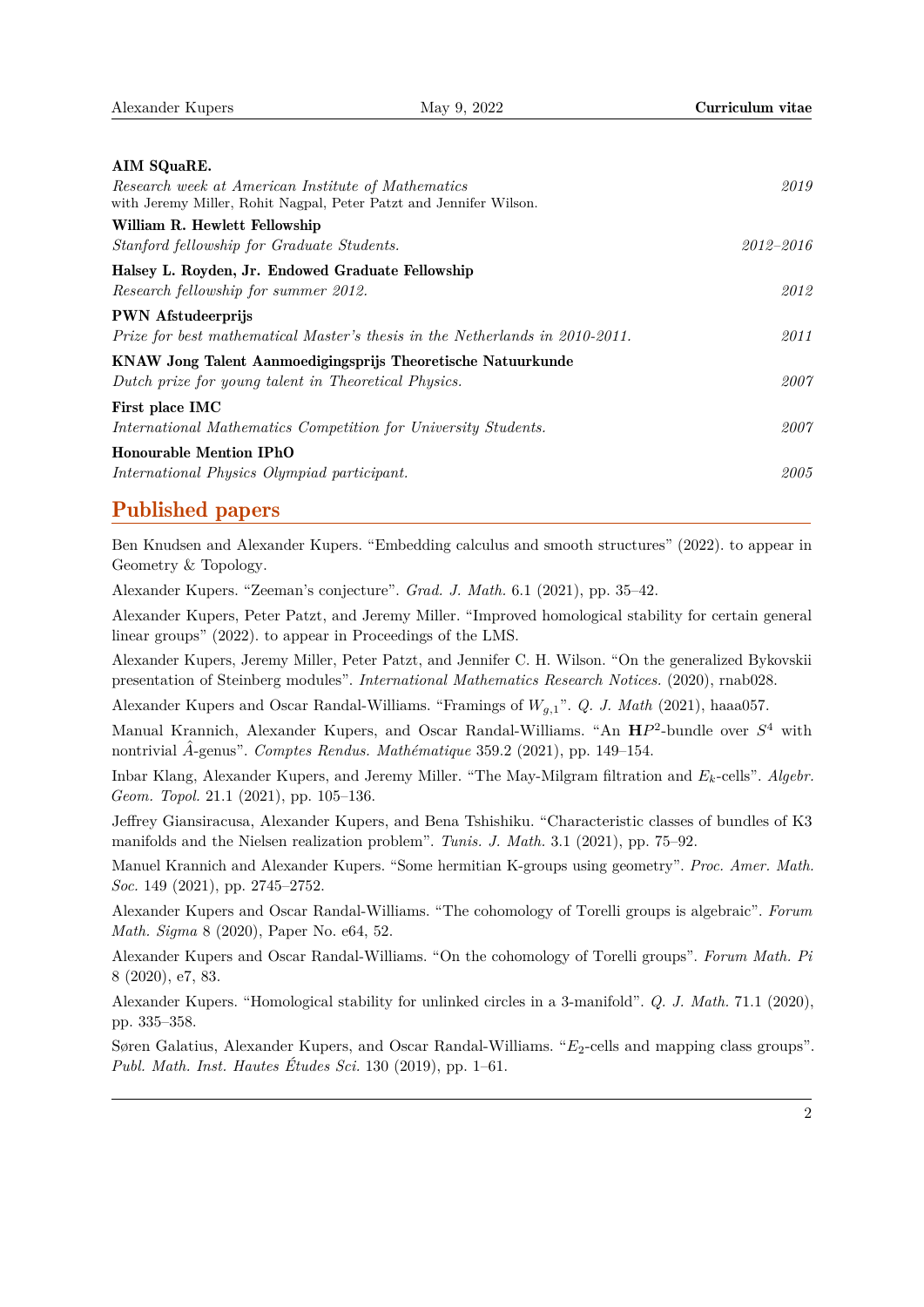Alexander Kupers. "Some finiteness results for groups of automorphisms of manifolds". *Geom. Topol.* 23.5 (2019), pp. 2277–2333.

Alexander Kupers. "Three applications of delooping to *h*-principles". *Geom. Dedicata* 202 (2019), pp. 103– 151.

Alexander Kupers and Jeremy Miller. "Representation stability for homotopy groups of configuration spaces". *J. Reine Angew. Math.* 737 (2018), pp. 217–253.

Alexander Kupers and Jeremy Miller. "*En*-cell attachments and a local-to-global principle for homological stability". *Mathematische Annalen* (Mar. 2017).

Alexander Kupers and Jeremy Miller. "Homological stability for topological chiral homology of completions". *Adv. Math.* 292 (2016), pp. 755–827.

Alexander Kupers and Jeremy Miller. "Sharper periodicity and stabilization maps for configuration spaces of closed manifolds". *Proc. Amer. Math. Soc.* 144.12 (2016), pp. 5457–5468.

Alexander Kupers, Jeremy Miller, and Trithang Tran. "Homological stability for symmetric complements". *Trans. Amer. Math. Soc.* 368.11 (2016), pp. 7745–7762.

Alexander Kupers and Jeremy Miller. "Improved homological stability for configuration spaces after inverting 2". *Homology Homotopy Appl.* 17.1 (2015), pp. 255–266.

Alexander Kupers and Jeremy Miller. "Some stable homology calculations and Occam's razor for Hodge structures". *J. Pure Appl. Algebra* 218.7 (2014), pp. 1219–1223.

#### **Preprints**

Alexander Kupers. "Mapping class groups of manifolds with boundary are of finite type". [https :](https://arxiv.org/abs/2204.019450) [//arxiv.org/abs/2204.019450](https://arxiv.org/abs/2204.019450). 2022.

Alexander Kupers and Oscar Randal-Williams. "On the Torelli Lie algebra". [https://arxiv.org/abs/](https://arxiv.org/abs/2106.16010) [2106.16010](https://arxiv.org/abs/2106.16010). 2021.

Manuel Krannich and Alexander Kupers. "On Torelli groups and Dehn twists of smooth 4-manifolds". <https://arxiv.org/abs/2105.08904>. 2021.

Mauricio Bustamante, Manuel Krannich, and Alexander Kupers. "Finiteness properties of automorphism spaces of manifolds with finite fundamental group". <https://arxiv.org/abs/2103.13468>. 2021.

Manuel Krannich and Alexander Kupers. "Embedding calculus for surfaces". [https://arxiv.org/abs/](https://arxiv.org/abs/2101.07885) [2101.07885](https://arxiv.org/abs/2101.07885). 2021.

Alexander Kupers. "There is no topological Fulton-MacPherson compactification". [https://arxiv.org/](https://arxiv.org/abs/2101.07885) [abs/2101.07885](https://arxiv.org/abs/2101.07885). 2020.

Alexander Kupers and Oscar Randal-Williams. "On diffeomorphisms of even-dimensional discs". [https:](https://arxiv.org/abs/2007.13884) [//arxiv.org/abs/2007.13884](https://arxiv.org/abs/2007.13884). 2020.

Søren Galatius, Alexander Kupers, and Oscar Randal-Williams. "*E*∞-cells and general linear groups of infinite fields". <https://arxiv.org/abs/2005.05620>. 2020.

Mathieu Dutour Sikiric, Philippe Elbaz-Vincent, Alexander Kupers, and Jacques Martinet. "Voronoi complexes in higher dimensions, cohomology of  $GL_N(\mathbb{Z})$  for  $N \geq 8$  and the triviality of  $K_8(\mathbb{Z})^n$ . [https:](https://arxiv.org/abs/1910.11598) [//arxiv.org/abs/1910.11598](https://arxiv.org/abs/1910.11598). 2019.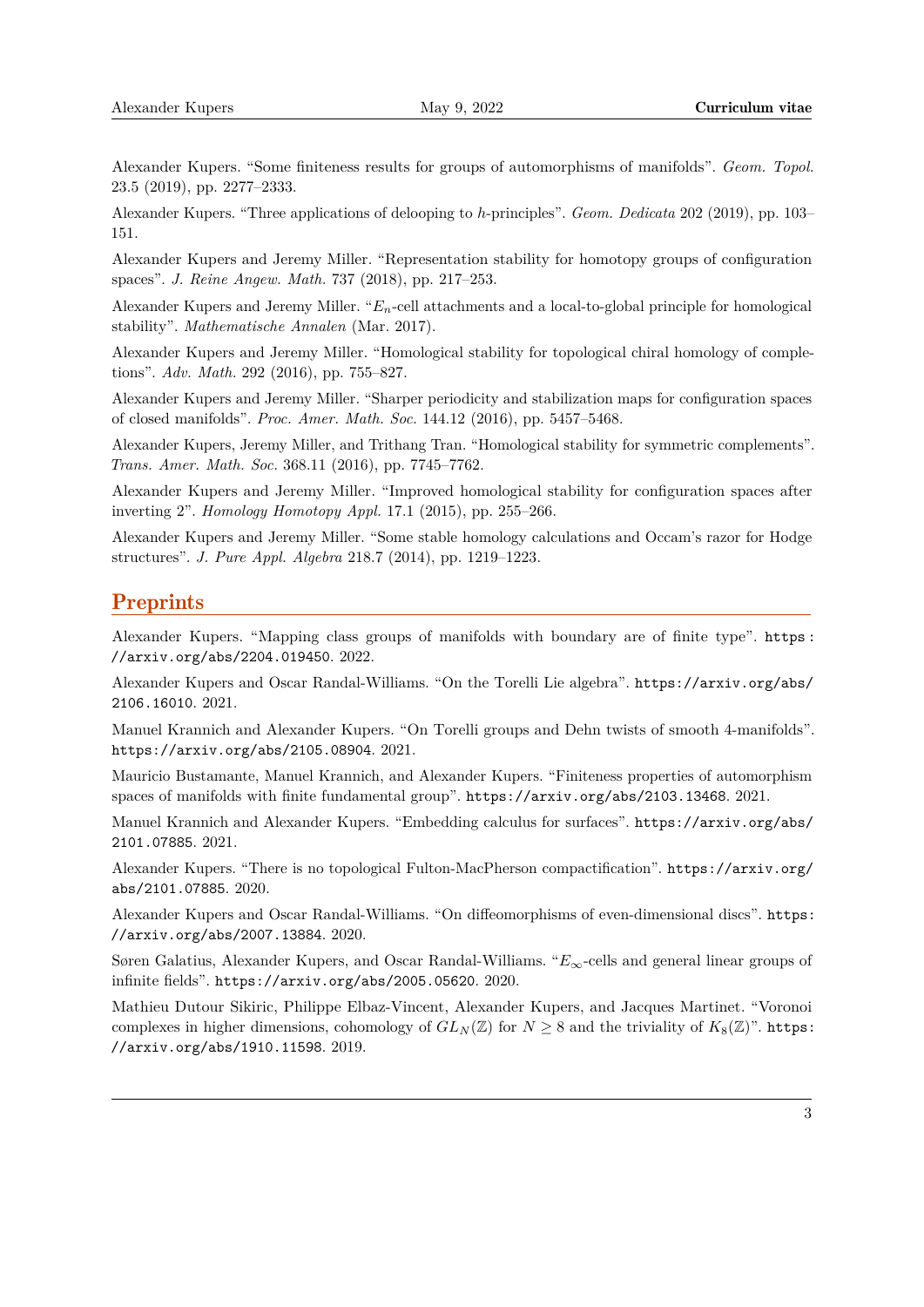Søren Galatius, Alexander Kupers, and Oscar Randal-Williams. "*E*∞-cells and general linear groups of finite fields". <https://arxiv.org/abs/1810.11931>. 2018.

Mauricio Gomez Lopez and Alexander Kupers. "The homotopy type of the topological cobordism category". <https://arxiv.org/abs/1810.05277>. 2018.

Søren Galatius, Alexander Kupers, and Oscar Randal-Williams. "Cellular *Ek*-algebras". [https://arxiv.](https://arxiv.org/abs/1805.07184) [org/abs/1805.07184](https://arxiv.org/abs/1805.07184). 2018.

Daniela Egas Santander and Alexander Kupers. "Comparing combinatorial models of moduli space and their compactifications". <https://arxiv.org/abs/1506.02725>. 2015.

Alexander Kupers. "Proving homological stability for homeomorphisms of manifolds". [https://arxiv.](https://arxiv.org/abs/1510.02456) [org/abs/1510.02456](https://arxiv.org/abs/1510.02456). 2015.

#### **Theses**

| Some finiteness results for groups of automorphisms of manifolds                                                                                                                                             |               |
|--------------------------------------------------------------------------------------------------------------------------------------------------------------------------------------------------------------|---------------|
| PhD thesis, supervisor prof. S. Galatius                                                                                                                                                                     | 2016          |
| <b>Higher string operations</b><br>MSc thesis, supervisor prof. dr. I. Moerdijk                                                                                                                              | 2011          |
| The construction of a fibered spectrum representing twisted K-theory                                                                                                                                         |               |
| BSc thesis, supervisor dr. A.G. Henriques                                                                                                                                                                    | 2009          |
| <b>Experience</b>                                                                                                                                                                                            |               |
|                                                                                                                                                                                                              |               |
| MSc thesis supervision<br>University of Toronto<br>Daniel Carranza $- A$ cubical approach to discrete homotopy theory.                                                                                       | 2022          |
| MSc thesis supervision<br>University of Toronto<br>Mahmud Azam – Semi-direct products of $\infty$ -operads.                                                                                                  | 2022          |
| Summer undergraduate research supervision<br>University of Toronto<br>Nischay Reddy $-$ Vanishing results in graph homology.                                                                                 | 2021          |
| MSc thesis supervision<br>University of Toronto<br>Jacob Taylor – Contactomorphism groups of overtwisted contact manifolds.                                                                                  | 2021          |
| Undergradate research supervisor<br>Harvard University                                                                                                                                                       | $2018 - 2020$ |
| <b>SURIM Mentor</b><br><i>Stanford University</i><br>Stanford Undergraduate Research Institute in Mathematics, mentoring three undergraduate students in research<br>on combinatorial 3-manifold invariants. | 2015          |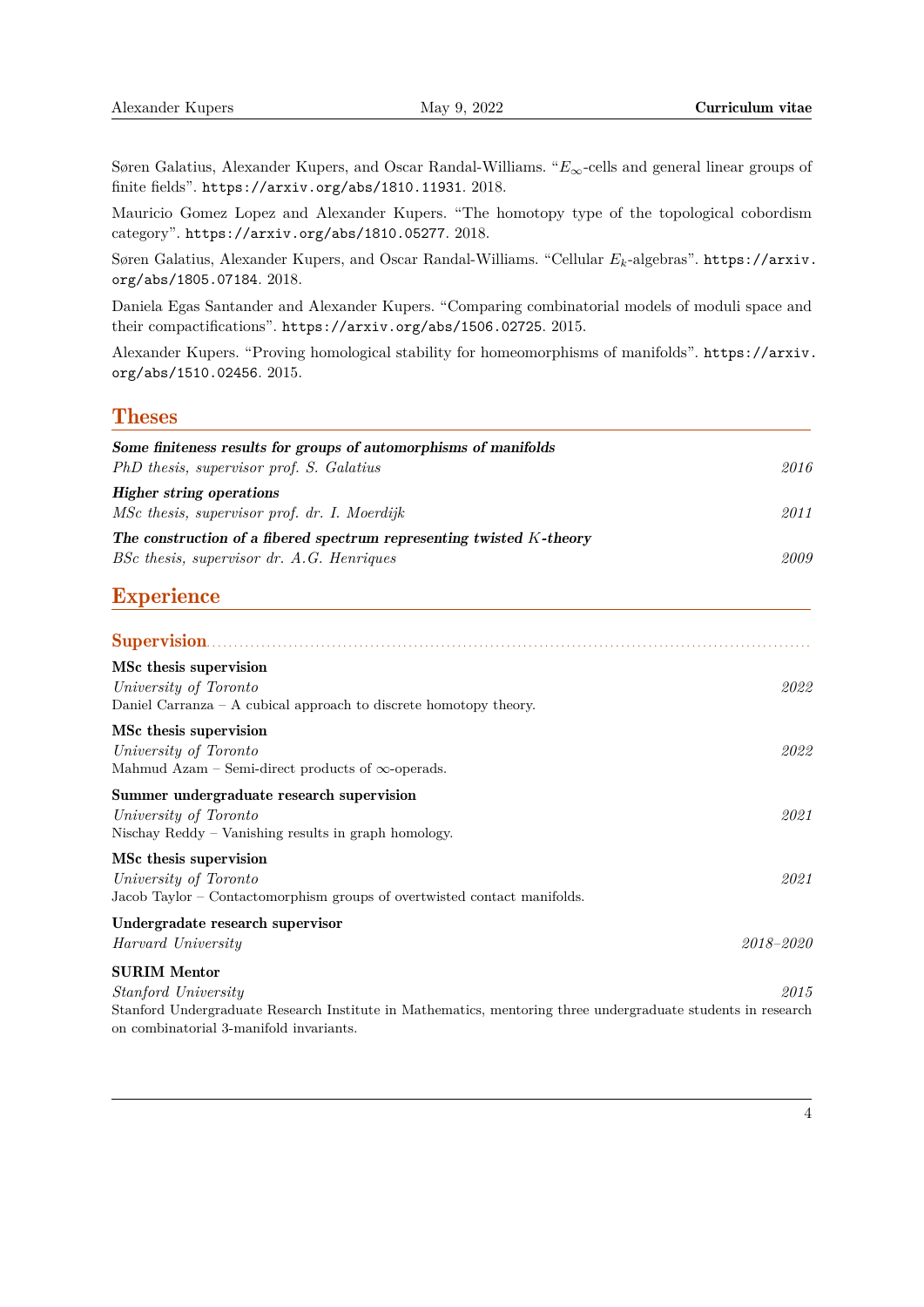| <b>Teaching.</b>                                                                                                                                                                                                                                                                                                                                                        |                                                                                                                                                                                                                              |                 |
|-------------------------------------------------------------------------------------------------------------------------------------------------------------------------------------------------------------------------------------------------------------------------------------------------------------------------------------------------------------------------|------------------------------------------------------------------------------------------------------------------------------------------------------------------------------------------------------------------------------|-----------------|
| <b>Assistant Professor</b>                                                                                                                                                                                                                                                                                                                                              |                                                                                                                                                                                                                              |                 |
| University of Toronto<br>• Various reading courses, on topological K-theory, algebraic topology, and homotopy theory.<br>$\circ$ MAT1351HF (Higher categories with applications).<br>• MATC27F (Introduction to topology).<br>• MATC01F (Groups and symmetry).<br>$\circ$ MAT1300HF (Differential topology, wrote lecture notes).<br>o MATB24F (Linear Algebra II).     |                                                                                                                                                                                                                              | $2020$ -present |
| Lecturer                                                                                                                                                                                                                                                                                                                                                                |                                                                                                                                                                                                                              |                 |
| Harvard University<br>o Math 272x (Topics Course on Diffeomorphisms of Disks, wrote lecture notes),<br>o Math 21b (Linear Algebra),<br>o Math 231a (Algebraic Topology),<br>• Math 231br (Advanced Algebraic Topology, wrote lecture notes),<br>• Math 121b (Linear Algebra and Applications),<br>o Math 113 (Complex Analysis),<br>• Math 132 (Differential topology). |                                                                                                                                                                                                                              | $2017 - 2020$   |
| <b>Course Assistent</b><br>University of Copenhagen<br><b>o</b> Homological Algebra.                                                                                                                                                                                                                                                                                    |                                                                                                                                                                                                                              | 2017            |
| <b>Teaching and Course Assistant</b><br>Stanford University<br>o Math 51 (Linear Algebra and Multivariable Calculus),<br>o Math 171 (Fundamental Concepts of Analysis),<br>• Math 19 (Introductory Calculus).                                                                                                                                                           |                                                                                                                                                                                                                              | $2011 - 2014$   |
| <b>Course Assistant</b><br>Utrecht University                                                                                                                                                                                                                                                                                                                           |                                                                                                                                                                                                                              | $2007 - 2011$   |
| <b>o</b> Special Relativity,<br>$\circ$ Mechanics 1,<br><b>o</b> Basic Mathematics,<br>$\circ$ Quantum Mechanics 1,<br>$\circ$ Electromagnetism 1,<br>$\circ$ Rings & Galois theory,<br><b>IPhO</b> mentor                                                                                                                                                              | o Algebraic Topology,<br><b>o</b> Integration Techniques,<br>o Group Theory,<br>• Riemann $\zeta$ -function and <i>L</i> -functions,<br>• Computer skills for Mathematicians,<br><b>o</b> Linear Algebra for Earth Sciences. |                 |
| Training Dutch team for International Physics Olympaid.                                                                                                                                                                                                                                                                                                                 |                                                                                                                                                                                                                              | 2007-2008       |
| Talks.<br>Invited talks<br><i>Various institutions</i>                                                                                                                                                                                                                                                                                                                  |                                                                                                                                                                                                                              |                 |
| • 2022 University of Melbourne Topology Seminar,<br>o 2022 Mittag-Leffler Semester,                                                                                                                                                                                                                                                                                     | • 2021 University of Minnesota Colloquium,<br>• 2021 BIRS Workshop Cohomology of Arithmetic Groups,                                                                                                                          |                 |

- $\bullet\,$  2021 Princeton Algebraic Topology Seminar,
- { 2021 McMaster Topology Seminar,
- { 2021 University of Toronto Geometry & Topology Seminar,
- { 2021 Ranicki Memorial Conference,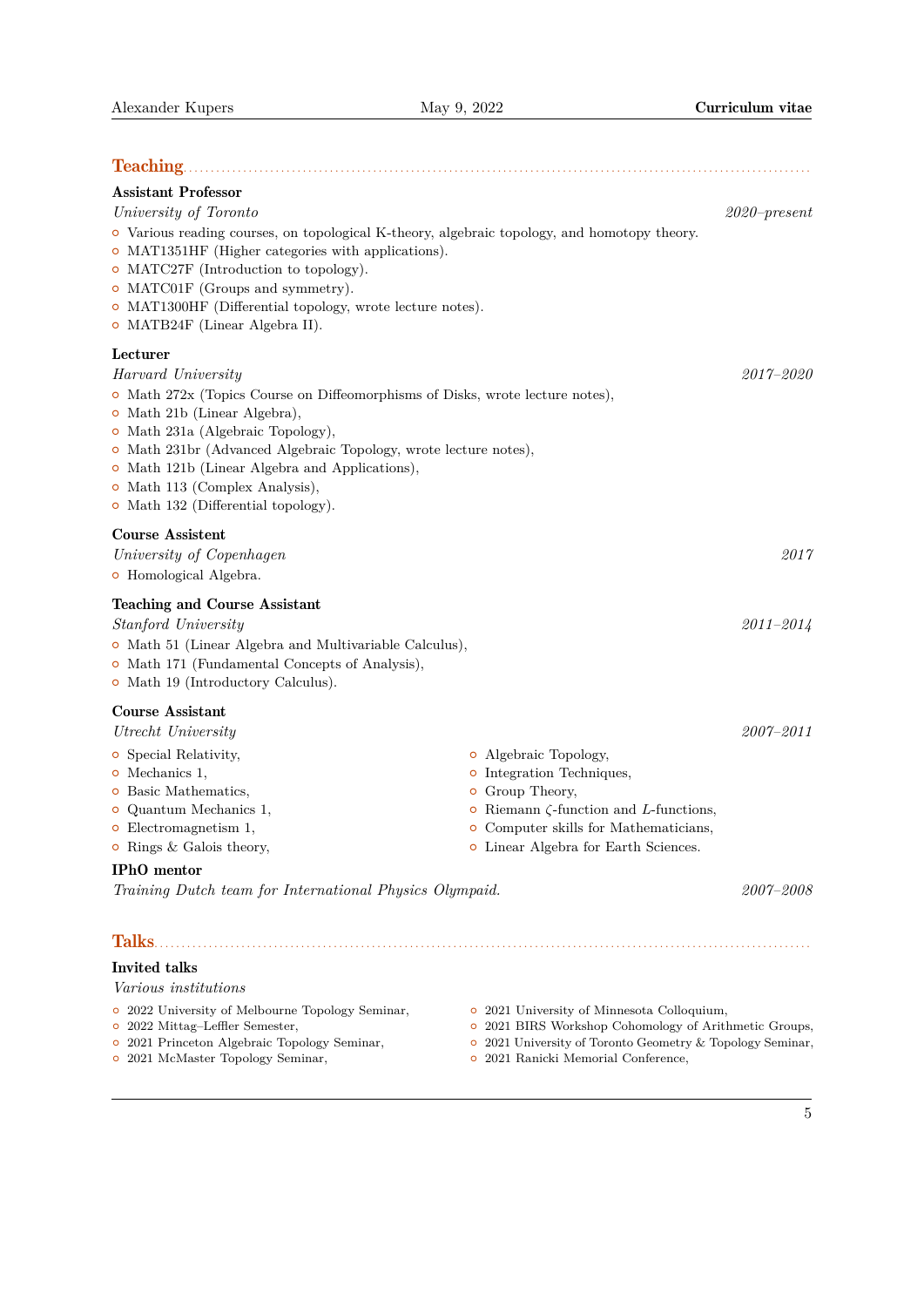|   | • 2021 Warwick Topology Seminar,                       | $\circ$ | 2017 MIT Topology seminar,                                 |
|---|--------------------------------------------------------|---------|------------------------------------------------------------|
|   | $\circ$ 2021 Columbia Geometry & Topology Seminar,     | O       | 2017 Purdue Topology seminar,                              |
|   | • 2021 Toronto Geometry & Topology Seminar,            | $\circ$ | 2017 Columbia Geometry & Topology seminar,                 |
|   | $\circ\,$ 2021 Notre Dame Topology seminar.            | $\circ$ | 2017 Stanford Topology seminar,                            |
|   | o 2021 UNAM Algebraic Topology Seminar                 | $\circ$ | 2017 Copenhagen Algebra/Topology seminar,                  |
|   | • 2021 Building Bridges seminar.                       | $\circ$ | 2017 Workshop on Floer Homology and Homotopy Theory        |
|   | • 2020 CMS Winter Meeting,                             |         | at UCLA.                                                   |
| o | 2020 Münster Topology seminar,                         | $\circ$ | 2017 Workshop on Cohomology of Arithmetic groups at        |
|   | $\circ$ 2020 eAKTS.                                    |         | Copenhagen,                                                |
|   | • 2020 Northeastern Topology seminar,                  | $\circ$ | 2017 Münster Topology seminar,                             |
|   | • 2020 MIT Topology seminar,                           | $\circ$ | 2016 Stockholm Topology seminar,                           |
|   | • 2020 Toronto Colloquium,                             | $\circ$ | 2016 Oberwolfach Workshop Topologie,                       |
|   | • 2020 UC Berkeley Colloquium,                         | $\circ$ | 2016 Michael Weiss Birthday conference,                    |
|   | • 2020 University of Washington Colloquium,            | o       | 2016 UQAM Geometry and Topology seminar,                   |
|   | o 2019 Brown Colloquium,                               | $\circ$ | 2015 Purdue Topology seminar,                              |
|   | o 2019 Stanford Colloquium,                            | $\circ$ | 2015 UIUC Topology seminar,                                |
|   | o 2019 BIRS Workshop on Embedding spaces,              | o       | 2015 University of Chicago Topology seminar,               |
|   | o 2019 Clay Research Conference,                       | o       | 2015 Northwestern Topology seminar,                        |
| o | 2019 Brandeis Topology seminar,                        | O       | 2015 John Hopkins Topology seminar,                        |
|   | • 2019 UPenn Topology seminar,                         | $\circ$ | 2015 Wrinkles in Münich,                                   |
|   | • 2019 Workshop on Automorphisms of Manifolds at Bonn, | $\circ$ | 2015 Diffeomorphism groups workshop at Berkeley,           |
|   | • 2019 Oberwolfach Workshop Homotopy Theory,           | $\circ$ | 2015 Cologne Topology Seminar,                             |
|   | o 2019 SYM Conference,                                 | o       | 2015 40th Spring Lecture Series at University of Arkansas, |
|   | • 2019 Cornell Topology Festival,                      | O       | 2014 CUNY topology seminar,                                |
|   | o 2019 University of Michigan Topology seminar,        | o       | 2013 Workshop on String Topology and related topics,       |
|   | • 2019 MIT Topology seminar,                           | $\circ$ | 2013 Münster Topology seminar,                             |
|   | • 2018 University of Tokyo special seminar,            |         | • 2012 Bonn Topology seminar,                              |

{ 2012 Lille Topology seminar.

- $\frac{2222}{2018}$  Postech Geometry & Topology seminar,
- { 2018 University of Chicago Geometry & Topology seminar,

## Services. . . . . . . . . . . . . . . . . . . . . . . . . . . . . . . . . . . . . . . . . . . . . . . . . . . . . . . . . . . . . . . . . . . . . . . . . . . . . . . . . . . . . . . . . . . . . . . . . . . . . . . . . . . . . . . . . . . . .

| Organizing workshop "Spaces of manifolds: Algebraic and Geometric Approaches"<br><i>BIRS</i>                                                       | 2021-2022                       |
|----------------------------------------------------------------------------------------------------------------------------------------------------|---------------------------------|
| Colloquium organizer<br>University of Toronto                                                                                                      | 2021-2022                       |
| Organizing workshop "Cellular $E_k$ -algebras"<br>Oberwolfach                                                                                      | 2021                            |
| Organizing seminars<br>Harvard University<br>Thursday seminar.<br>Organizing conference "Four manifolds: confluence of high and low<br>dimensions" | 2018-2020                       |
| <i>Fields Institute</i>                                                                                                                            | 2018-2019                       |
| Intensive undergraduate advising<br>Harvard University                                                                                             | $2018$ -present                 |
| Graduate admissions<br>Harvard University                                                                                                          | $2017 - 2018$ , $2019$ -present |
| Organizing "Workshop on Cohomology of Arithmetic Groups"<br>Copenhagen University                                                                  | 2017                            |